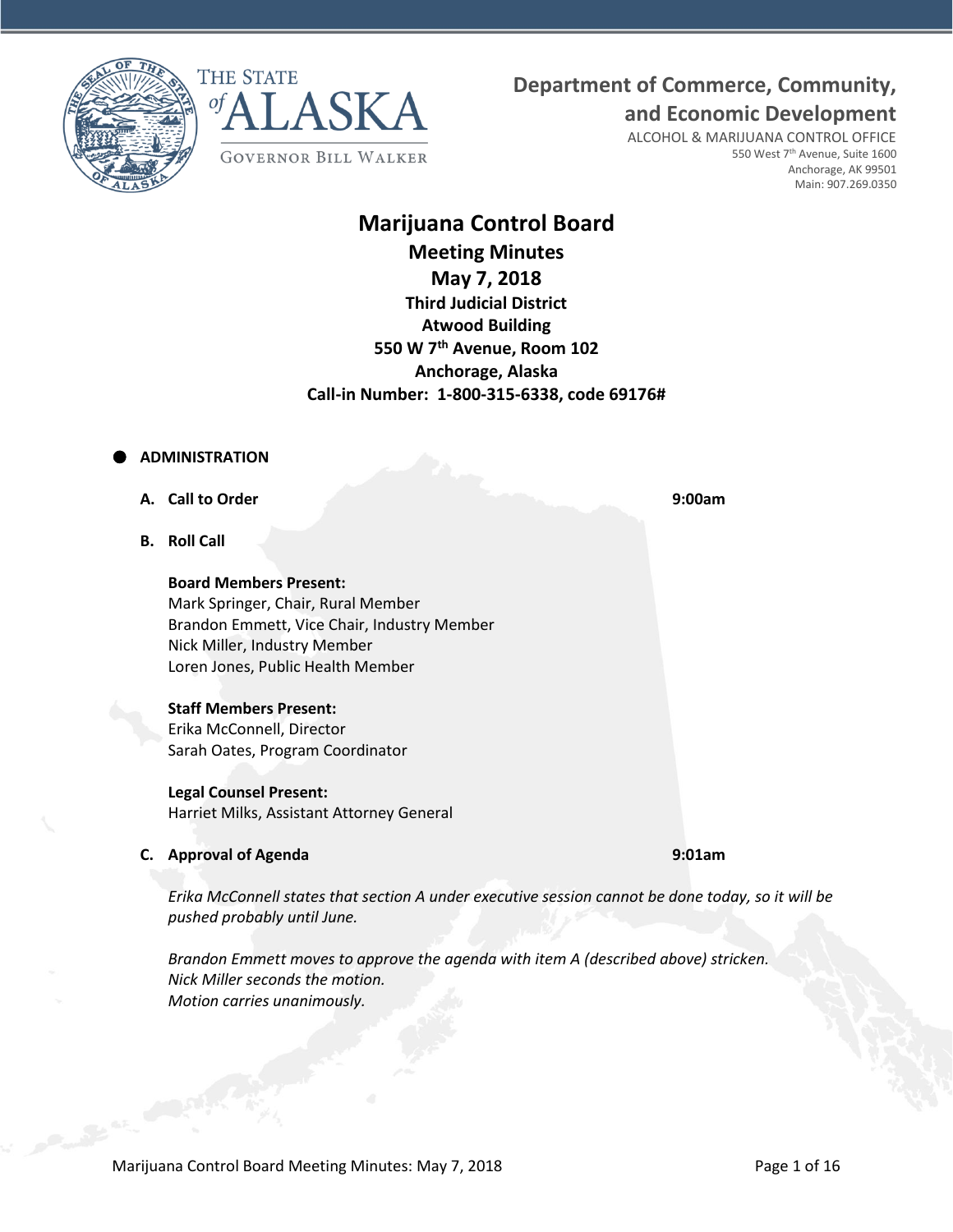#### **D. Approval of the April 4-6, 2018 Meeting Minutes 9:02am TAB 1**

*Brandon Emmett moves to approve the April 4-6, 2018 meeting minutes. Loren Jones seconds the motion. Motion carries unanimously.*

# **BOARD GOVERNANCE 9:03am**

*Harriet Milks states that this is the time of the meeting when the Board members need to declare whether there are any changes in their personal, professional, or other relationships that could pose a potential ethical conflict.*

*Loren Jones states that he has no changes.*

*Brandon Emmett states that he has no changes.*

*Nick Miller states that he has no changes.*

*Mark Springer states that he has no changes.*

# **EXECUTIVE SESSION**

**A. 10006 & 10012: Frozen Budz:** Destiny S Neade & Nick J Neade 3915 Peger Road, Fairbanks (Fairbanks North Star Borough)

#### **Appeal of license revocations; OAH Case Nos. 17-1307-MCB and 18-0125-MCB**

*Item is postponed until a future meeting.*

**B. 10188: The Green Pearl, LLC:** The Green Pearl, LLC **9:04am** 3678 S Wolverine Drive, Big Lake (Matanuska-Susitna Borough)

# **Appeal of license denial; OAH Case No. 18-0262-MCB**

*Brandon Emmett moves to go into executive session. Nick Miller seconds the motion. Motion carries unanimously.*

*Brandon Emmett moves to come out of executive session.* **9:22am** *Loren Jones seconds the motion. Motion carries unanimously.*

*Mark Springer states that the Board met with Judge Peterson from the Office of Administrative Hearings. He asks if there is motion to adopt the proposed decision.*

*Brandon Emmett moves to adopt the proposed decision. Nick Miller seconds the motion.*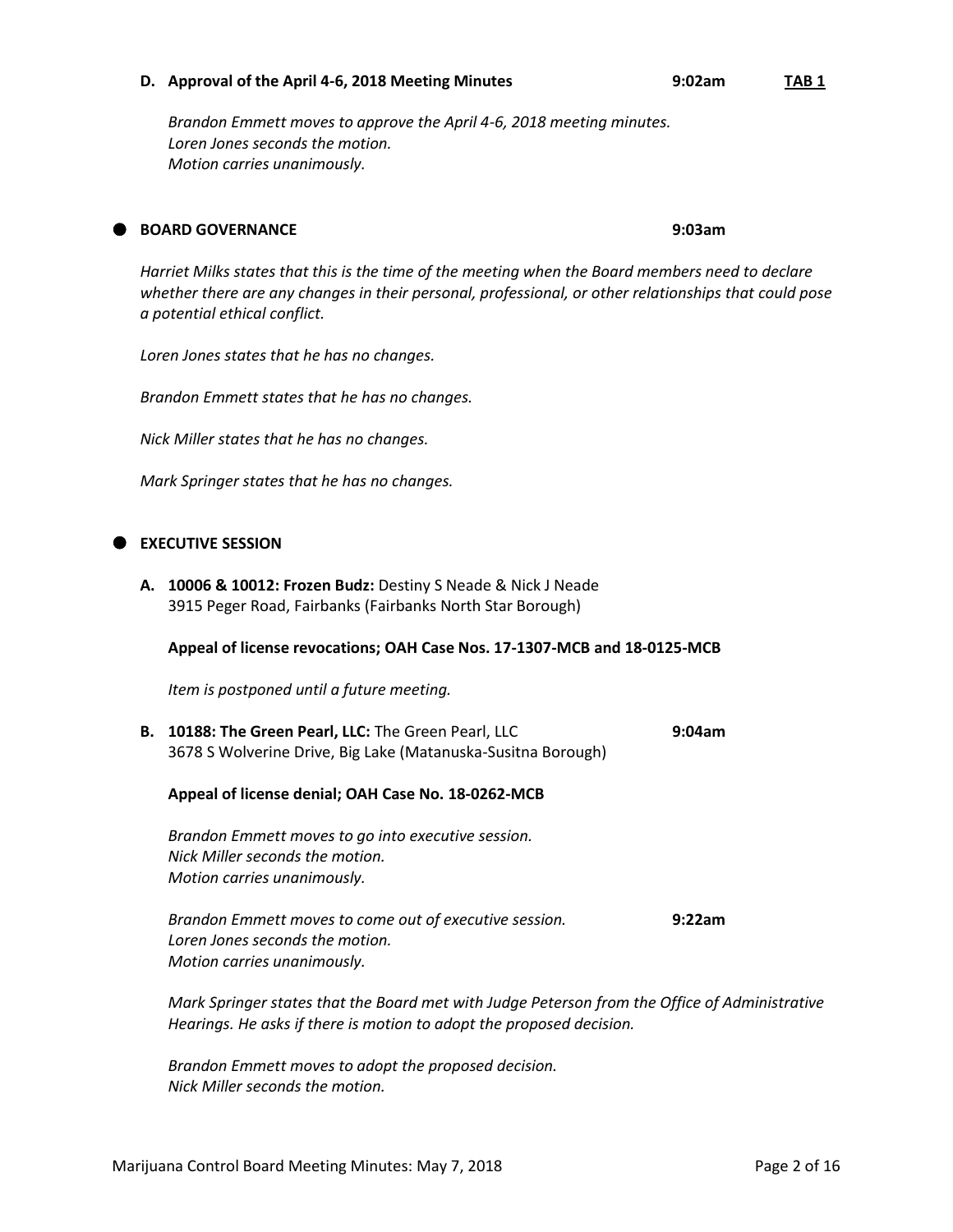*Brandon Emmett moves to amend the proposed decision from 90 days to 120 days. Nick Miller seconds the motion. Motion to amend carries unanimously.*

*Motion to adopt as amended carries unanimously.*

*Mark Springer reads the following adopted order and decision:*

*"It is hereby ordered that*

- *1. License #10188, issued to The Green Pearl, LLC is approved by the Board, with delegation.*
- *2. The scope of delegation for the purposes of this Order is limited to confirmation that the licensee has met all obligations imposed by the Matanuska-Susitna Borough.*
- *3. The delegation will expire 120 day after the date this Proposed Decision and Order is adopted by the board. If the licensee has not satisfied all Matanuska-Susitna Borough requirements within those 120 days, license #10188 will be denied without further notice, except that the licensee will have a right to a hearing as provided by 3 AAC 306.090."*

# **REGULATIONS**

| A. Definition of Resident l |                                     | 9:31am | TAB 2 |
|-----------------------------|-------------------------------------|--------|-------|
| Status:                     | Adopted at January 25, 2018 meeting |        |       |
| Potential Board Action:     | Reconsideration                     |        |       |

*Erika McConnell informs the Board that the regulatory change that was adopted in January would allow for someone to move out of state after obtaining a license, and removes any residency requirement after initial issuance of a license. She states this project undermines the Board's intent to only allow Alaska residents to hold marijuana licenses. She states that if the Board does intend to continue the Alaska residency requirement, then it should rescind this project and start with a new draft.*

*Loren Jones and Brandon Emmett state that they agree with the director.*

*Loren Jones moves that the Board agree with the recommendation from the director that it rescind its approval of this regulations project and direct the staff to propose language that would address concerns about emergency situations which may cause a licensee to need to be out of state longer than allowed by PFD eligibility rules. Brandon Emmett seconds the motion. Motion carries, 3-1 (Nick Miller votes No).*

*Loren Jones requests that the staff look at the totality of the regulations and the use of the MJ-18, and what might transpire if there are issues around residency that are not as easily resolved.*

| В. | <b>Trade Shows</b> |  |
|----|--------------------|--|
|----|--------------------|--|

**B. Trade Shows 9:39pm TAB 3** Status: Partially adopted at January 25, 2018 meeting Potential Board Action: Adopt change to 3 AAC 306.750

*Brandon Emmett moves to adopt changes to 3 AAC 306.750 as described by the director (in her memo). Loren Jones seconds the motion.*

Marijuana Control Board Meeting Minutes: May 7, 2018 **Page 3 of 16** Page 3 of 16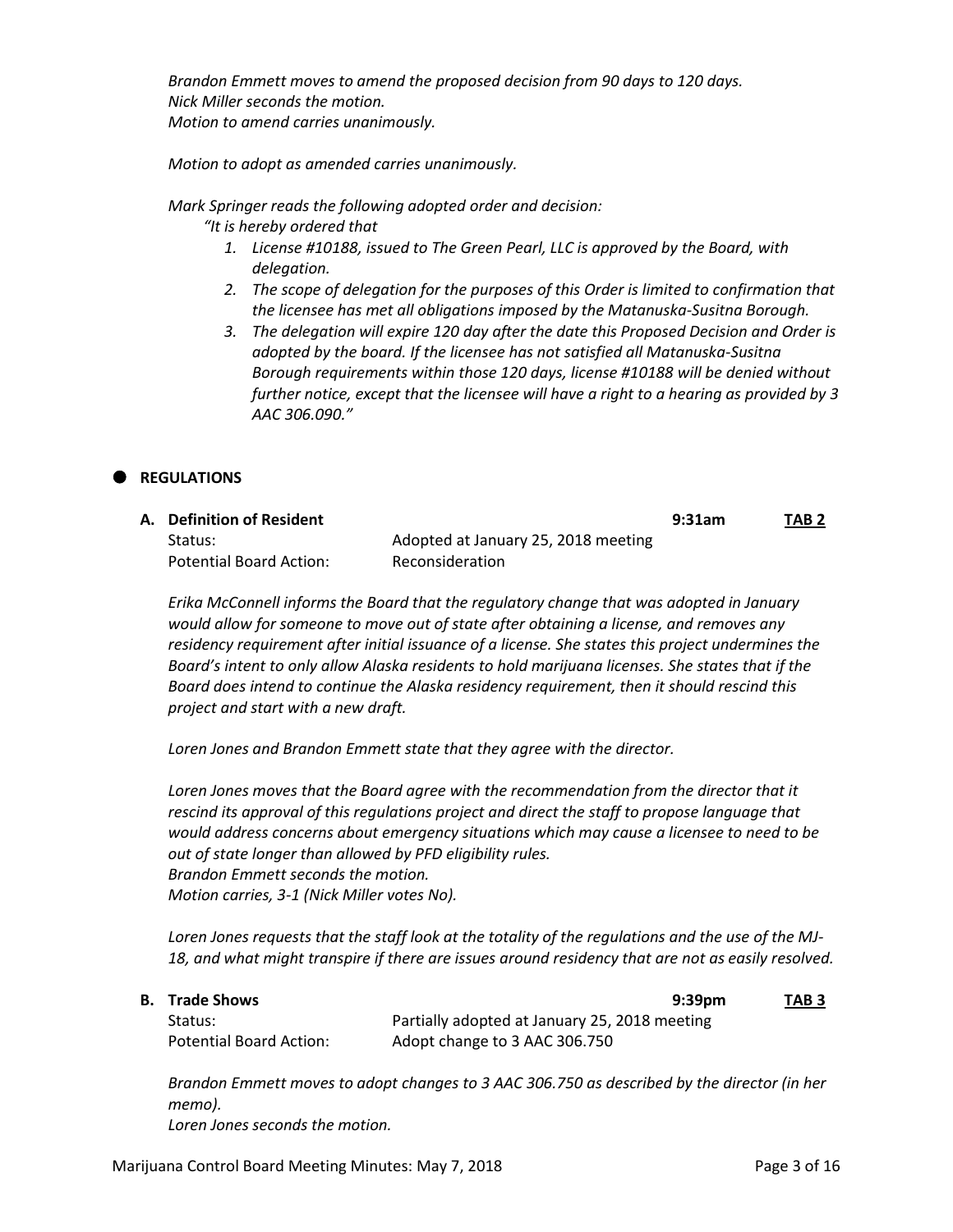*Erika McConnell states that due to an error in her memo (at the January meeting), the Board did not realize that this regulations project also included a change to 3 AAC 306.750, so it only adopted the changes to 3 AAC 306.760 in January.*

*Motion carries unanimously.*

### **CBD DISCUSSION 9:41am TAB 4**

*Harriet Milks states that Senate Bill 6 changes the definition of marijuana to remove hemp, which means that this Board no longer has the authority to regulate hemp. She adds that the Bill creates a regulatory scheme under the Department of Natural Resources (DNR) with an immediate effective date, but that the regulations for that licensing scheme have not been adopted. She states that the Department of Natural Resources is now tasked with regulating CBD and overseeing enforcement, but that the Marijuana Control Board retains general authority over marijuana establishments which may (no longer legally) sell CBD products in their stores. She adds that CBD is still federally classified as a level I controlled substance.*

*Mark Springer states that if he were a licensee, he would probably remove the CBD products away from the marijuana products that are regulated by this Board.*

*Brandon Emmett states that growing hemp here in Alaska is going to present a bit of a challenge.*

*Loren Jones asks whether someone could be licensed under both (the Marijuana Control Board) and under DNR for production of CBD oil.*

*Harriet Milks states that the regulatory process for industrial hemp has only just begun, and that this Board could certainly weigh in on that process.*

*Brandon Emmett states that marijuana (product manufacturing) facilities would most likely be participating in producing those products.*

*Loren Jones states that this Board should pay very close attention to DNR's regulations process.*

*Harriet Milks states that the Department of Law is paying very close attention to this project.*

# **APPLICATIONS FROM PREVIOUS MEETINGS**

| A. License #12815:        | <b>Turnagain Manufacturing Company</b>                          | 9:55am | TAB <sub>5</sub> |
|---------------------------|-----------------------------------------------------------------|--------|------------------|
| Licensee:                 | <b>Turnagain Manufacturing Company</b>                          |        |                  |
| License Type:             | Marijuana Product Manufacturing Facility                        |        |                  |
| <b>Premises Address:</b>  | 524 E 48 <sup>th</sup> Avenue, Unit 1                           |        |                  |
|                           | Anchorage, AK 99503                                             |        |                  |
| Local Government:         | Municipality of Anchorage                                       |        |                  |
| <b>For Consideration:</b> | Products tabled at April 2018 meeting due to missing            |        |                  |
|                           | concentrates that will be used as ingredients in other products |        |                  |

*Licensee is not present; item will be considered at a later time.*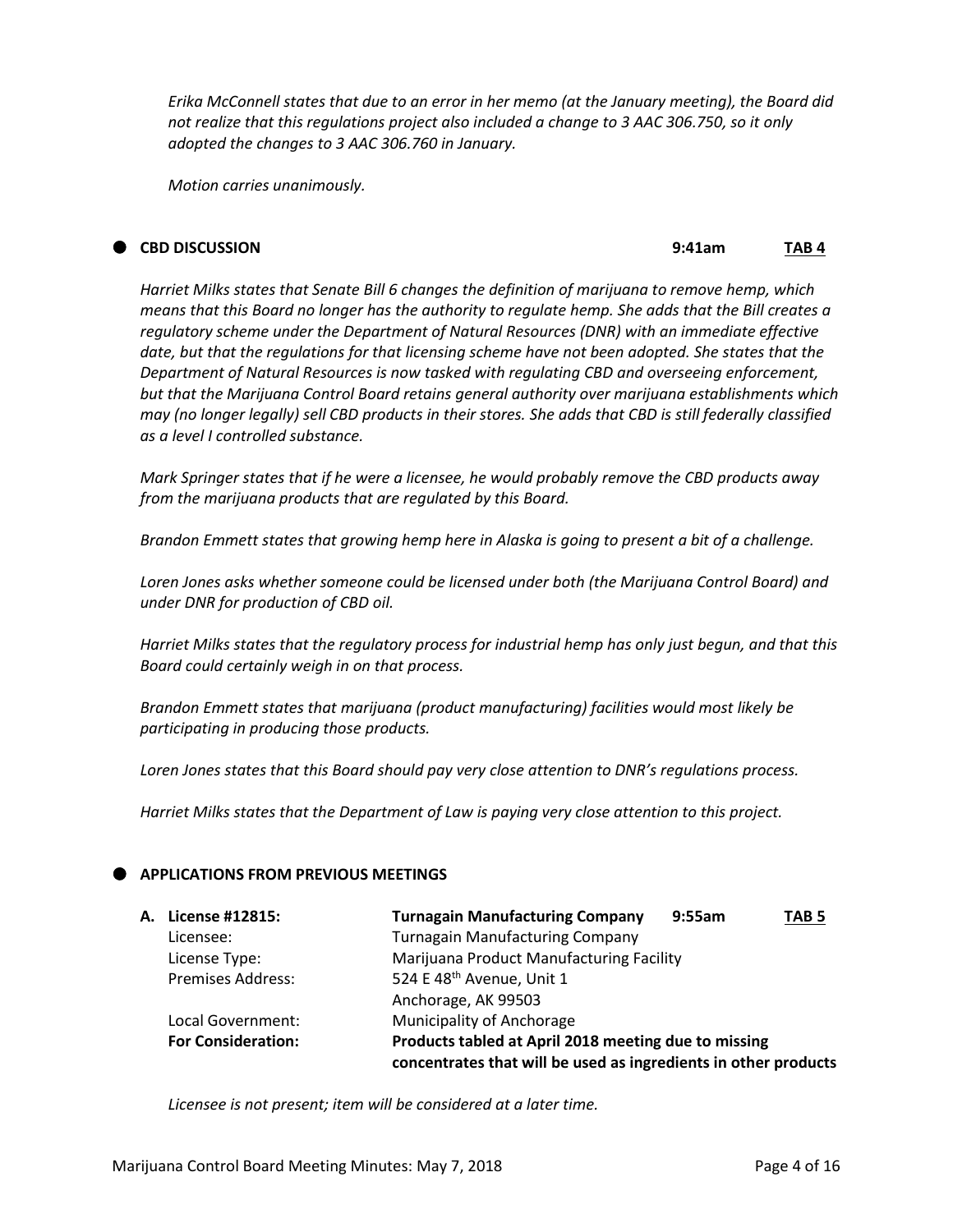# **BOARD CONSIDERATION**

| А. | License #10886:           | <b>Good Titrations</b>                                 | 9:56am | TAB <sub>6</sub> |
|----|---------------------------|--------------------------------------------------------|--------|------------------|
|    | Licensee:                 | FSE, Inc.                                              |        |                  |
|    | License Type:             | Marijuana Product Manufacturing Facility               |        |                  |
|    | <b>Premises Address:</b>  | 1770 Donald Avenue, Suite B                            |        |                  |
|    |                           | Fairbanks, AK 99701                                    |        |                  |
|    | Local Government:         | Fairbanks North Star Borough                           |        |                  |
|    | Transferor:               | FSE, Inc. (controlling interest)                       |        |                  |
|    | <b>For Consideration:</b> | Ownership transfer; undetermined residency of licensee |        |                  |

*Brandon Emmett recuses himself from voting and discussion as a Board member for this license.*

*Nick Miller moves to approve license 10886. Loren Jones clarifies that this is for the transfer, and he seconds the motion. Mark Springer states that this approval will be with delegation.*

*Jana Weltzin, legal counsel, and Brandon Emmett, licensee, identify themselves for the record and answer Board questions about the application.*

*Erika McConnell states that the residency of the licensee in question has since been determined, and that the staff has no other concerns.*

*Motion carries unanimously.*

# **OWNERSHIP TRANSFER APPLICATIONS**

| A. License #10156:       | <b>Herbal Instincts</b>                        | 10:01am | TAB 7 |
|--------------------------|------------------------------------------------|---------|-------|
| Licensee:                | Timeless Adventures, LLC                       |         |       |
| License Type:            | <b>Standard Marijuana Cultivation Facility</b> |         |       |
| <b>Premises Address:</b> | 405 Ream Lane                                  |         |       |
|                          | Fairbanks, AK 99712                            |         |       |
| Local Government:        | Fairbanks North Star Borough                   |         |       |
| Transferor:              | Elevated Innovations, LLC                      |         |       |
|                          | DBA Elevated Innovations, LLC                  |         |       |
|                          |                                                |         |       |

*Brandon Emmett rejoins the meeting.*

*Christopher Konopka and Jessica Huff identify themselves for the record and answer Board questions about the application.*

*Brandon Emmett moves to approve the ownership transfer for license 10156 with delegation. Nick Miller seconds the motion.*

*Erika McConnell reminds the Board that it had determined that all areas within a licensed premises must be contiguous, and that she had promised the Board that she would notify licensees that they must come into compliance with this requirement by the renewal period. She adds that she regrets to inform the Board that she did not notify licensees, and that she plans to provide them with an extension.*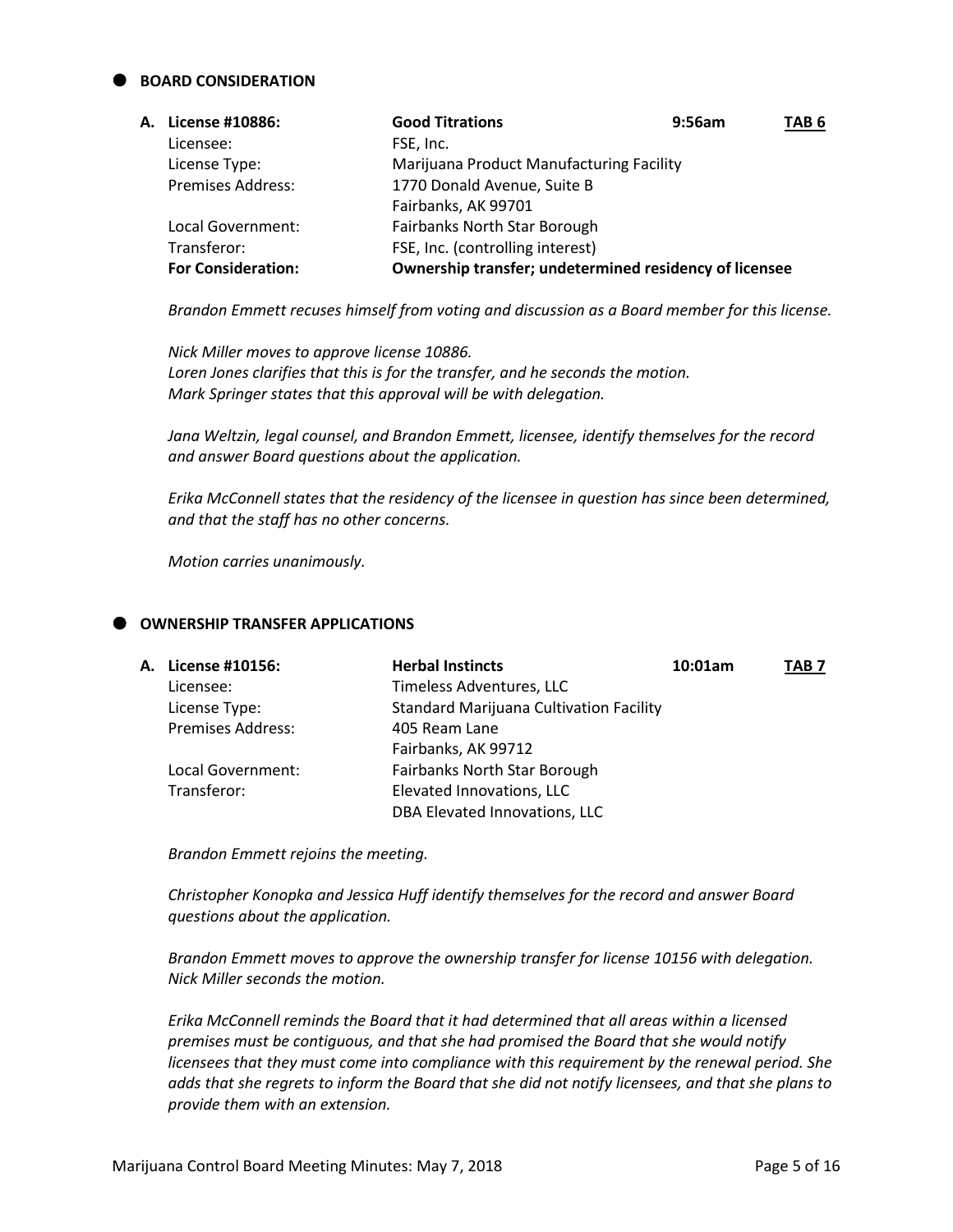*Loren Jones and Mark Springer state that the delegation will include the requirement in the tab memo (that all fencing shown on the premises diagram, that surrounds the entire licensed premises, be fully constructed no later than August 31, 2018).*

*Motion carries unanimously.*

| <b>B.</b> License #10174: | Parallel 64, LLC                               | 10:07am | TAB <sub>8</sub> |
|---------------------------|------------------------------------------------|---------|------------------|
| Licensee:                 | Parallel 64, LLC                               |         |                  |
| License Type:             | <b>Standard Marijuana Cultivation Facility</b> |         |                  |
| <b>Premises Address:</b>  | 2128 N Post Road                               |         |                  |
|                           | Anchorage, AK 99504                            |         |                  |
| Local Government:         | Municipality of Anchorage                      |         |                  |
| Transferor:               | Parallel 64, LLC (controlling interest)        |         |                  |
|                           |                                                |         |                  |

*Brandon Emmett moves to approve the transfer of license 10174 Parallel 64, LLC. Nick Miller seconds the motion. Mark Springer clarifies that the approval is with delegation.*

*Travis Jones, licensee, identifies himself for the record and answers Board questions.*

*Motion carries unanimously.*

#### **NEW STANDARD MARIJUANA CULTIVATION FACILITY APPLICATIONS**

|  | <b>A. License #13881:</b> | AlasKind, LLC                | 10:09am | TAB <sub>9</sub> |
|--|---------------------------|------------------------------|---------|------------------|
|  | Licensee:                 | AlasKind, LLC                |         |                  |
|  | Premises Address:         | 278 East Bias Drive          |         |                  |
|  |                           | Fairbanks, AK 99712-2501     |         |                  |
|  | Local Government:         | Fairbanks North Star Borough |         |                  |

*Brandon Emmett moves to approve license 13881 AlasKind, LLC with delegation. Nick Miller seconds the motion.*

*Aaron Heath, applicant, identifies himself for the record and answers Board questions about the application. He states that he will not be producing Hempcrete, as indicated on his application.*

*Loren Jones states that as part of the delegation, that production of Hempcrete be removed from the waste disposal section.*

*Aaron Heath states that he noticed that the color coding is mismatched from what is going to be built and what will be deconstructed.*

| <b>B.</b> License #15403: | <b>Worner Brothers Horticulture</b>     | 10:16am | <b>TAB 10</b> |
|---------------------------|-----------------------------------------|---------|---------------|
| Licensee:                 | Worner Brothers Horticulture, LLC       |         |               |
| <b>Premises Address:</b>  | 32697 Sterling Highway                  |         |               |
|                           | Sterling, AK 99672                      |         |               |
| Local Government:         | Kenai Peninsula Borough                 |         |               |
| For Consideration:        | Conditions pursuant to 3 AAC 306.060(b) |         |               |
|                           |                                         |         |               |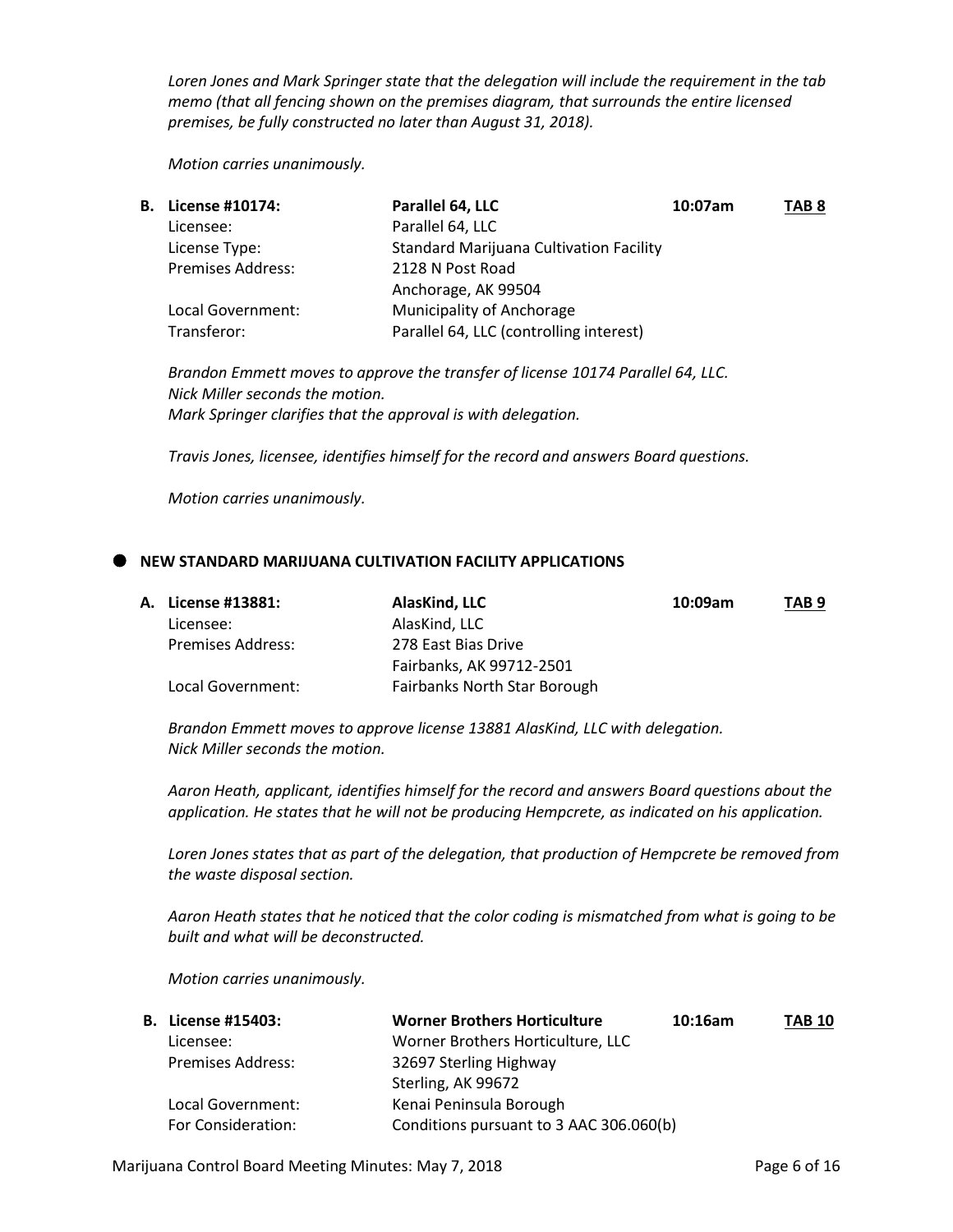*Applicant not present; application will be considered at a later time.*

# **BREAK 10:17am**

### **NEW STANDARD MARIJUANA CULTIVATION FACILITY APPLICATIONS**

| <b>B.</b> License #15403: | <b>Worner Brothers Horticulture</b>     | 10:33am | <b>TAB 10</b> |
|---------------------------|-----------------------------------------|---------|---------------|
| Licensee:                 | Worner Brothers Horticulture, LLC       |         |               |
| <b>Premises Address:</b>  | 32697 Sterling Highway                  |         |               |
|                           | Sterling, AK 99672                      |         |               |
| Local Government:         | Kenai Peninsula Borough                 |         |               |
| For Consideration:        | Conditions pursuant to 3 AAC 306.060(b) |         |               |
|                           |                                         |         |               |

*Brandon Emmett moves to approve license 15403 Worner Brothers Horticulture with delegation and Kenai Peninsula Borough conditions. Nick Miller seconds the motion.*

*Jeff Worner, applicant, identifies himself for the record and answers Board questions about the application. He states that the Tank Room has a separate entrance from outside, and does not have a door to the licensed premises.*

*Loren Jones recommends that as part of the delegation, that staff look at the licensed premises diagram and determine whether the Tank Room should be included in the licensed premises and restricted access area, as there will be wastewater stored in that room.*

*Motion carries unanimously.*

# **NEW LIMITED MARIJUANA CULTIVATION FACILITY APPLICATIONS**

| A. License #14002:       | <b>CNE Development</b><br>10:43am       | <b>TAB 11</b> |
|--------------------------|-----------------------------------------|---------------|
| Licensee:                | Charlene G Florence; Eric C Wiegmann    |               |
| <b>Premises Address:</b> | 10985 Sterling Highway                  |               |
|                          | Ninilchik, AK 99639-0740                |               |
| Local Government:        | Kenai Peninsula Borough                 |               |
| For Consideration:       | Conditions pursuant to 3 AAC 306.060(b) |               |

*Brandon Emmett moves to approve license 14002 CNE Development with delegation and Kenai Peninsula Borough Conditions. Nick Miller seconds the motion.*

*Eric Wiegmann and Charlene Florence, applicants, identify themselves for the record and answer Board questions about the application.*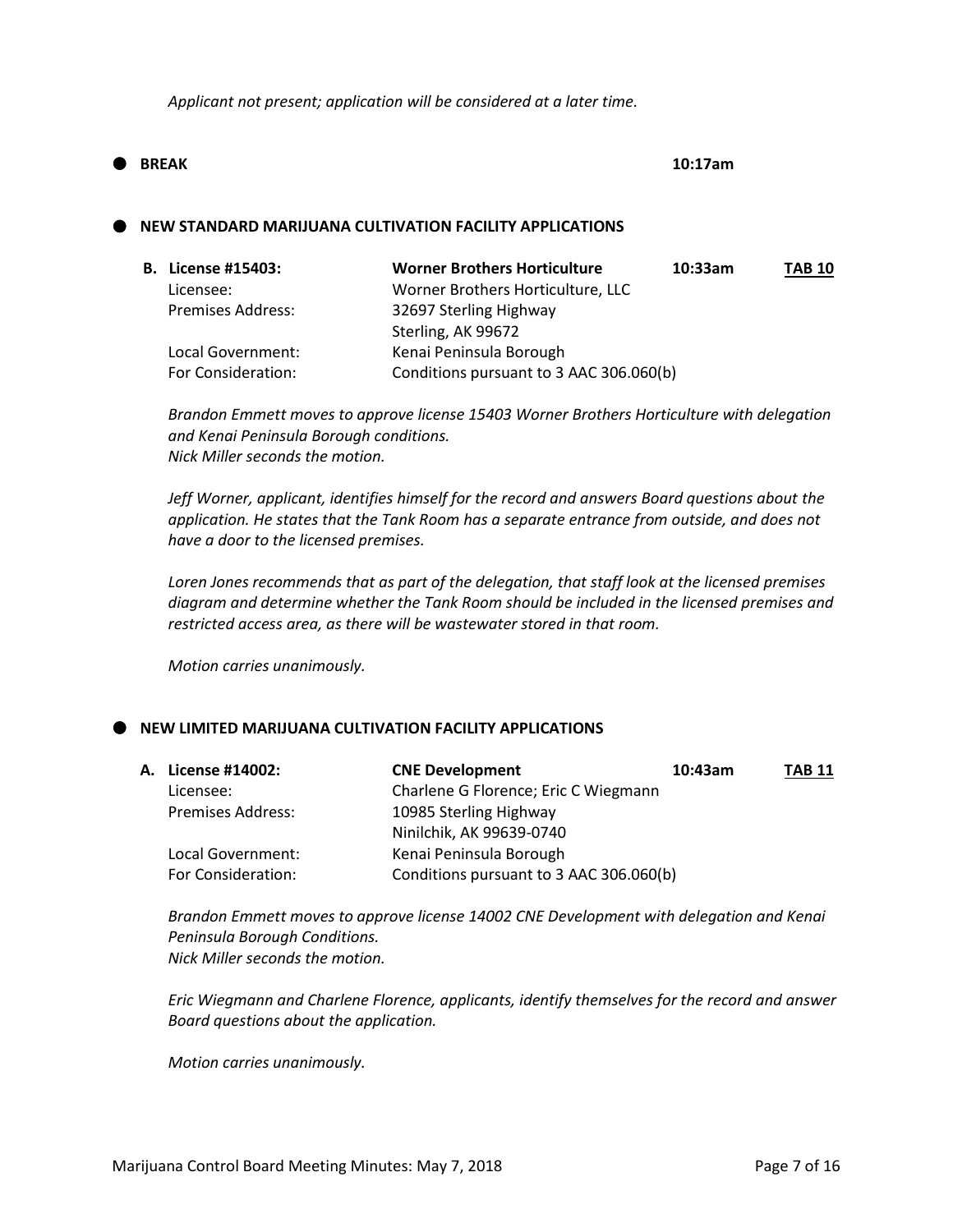Local Government: City of Kachemak

*Brandon Emmett moves to approve license 14302 Sherwood's Magical Forest with delegation. Nick Miller seconds the motion.*

*Jesse Sherwood, applicant, identifies himself for the record and answers Board questions about the application.*

*Brandon Emmett moves to include in the delegation the requirement that the premises diagram be amended to include part of the "Check-In Room" as a restricted access area to facilitate moving of marijuana from one room to another, and to remove the bathroom from the restricted access area.* 

*Nick Miller seconds the motion. Motion carries unanimously.*

*Motion to approve with delegation carries unanimously.*

# **APPLICATIONS FROM PREVIOUS MEETINGS**

| A. License #12815:        | <b>Turnagain Manufacturing Company</b>                          | 10:54am | TAB <sub>5</sub> |
|---------------------------|-----------------------------------------------------------------|---------|------------------|
| Licensee:                 | <b>Turnagain Manufacturing Company</b>                          |         |                  |
| License Type:             | Marijuana Product Manufacturing Facility                        |         |                  |
| <b>Premises Address:</b>  | 524 E 48 <sup>th</sup> Avenue, Unit 1                           |         |                  |
|                           | Anchorage, AK 99503                                             |         |                  |
| Local Government:         | Municipality of Anchorage                                       |         |                  |
| <b>For Consideration:</b> | Products tabled at April 2018 meeting due to missing            |         |                  |
|                           | concentrates that will be used as ingredients in other products |         |                  |

*Brandon Emmett moves to consider products tabled at the April 2018 meeting due to missing concentrates that will be used as ingredients in other products. Nick Miller seconds the motion. None opposed, motion carries.*

*Seth Molen, licensee, identifies himself for the record and answers Board questions about the products.*

*Brandon Emmett moves to approve the products Cannabis Oil, Distillate Oil CBD, and Distillate Oil THC. Nick Miller seconds the motion. Motion carries unanimously.*

*Loren Jones states that the delegation for the edible products would include that staff be comfortable with the packaging being resalable to child-proof.*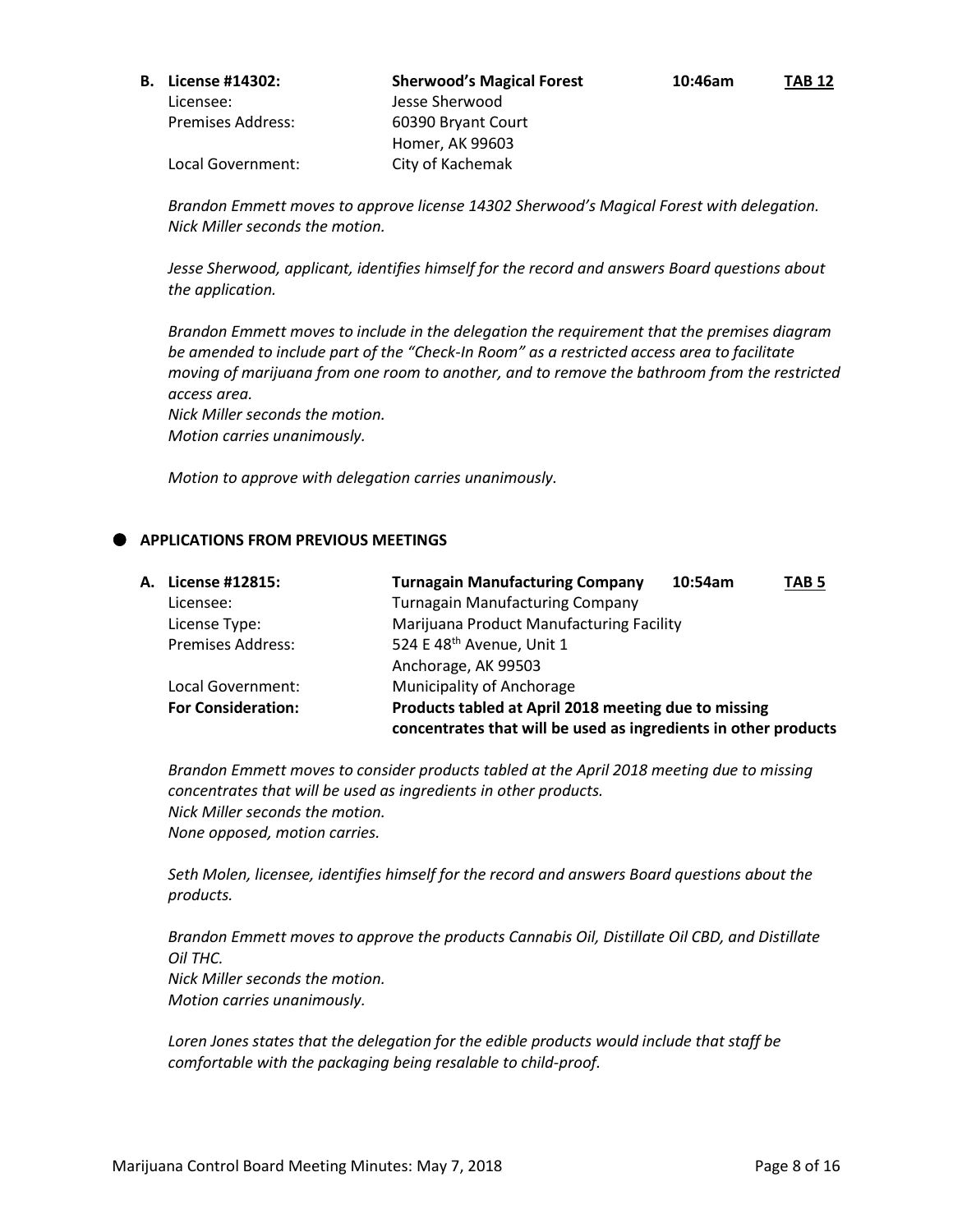*Brandon Emmett recommends that the licensee add the sentence to the packaging for Aww Snaps regarding the use of child-resistant exit packaging (which is in the description of the other products).*

*Loren Jones states that the same language about child-resistant packaging should be included for the packaging for GiggleBurst and GiggleDrops, and reminds the licensee that final photos of the products will need to be submitted to staff.*

*The Board members agree to add to the delegation that the colors for GiggleBurst and GiggleDrops be muted, and that the director review the photos of these products' colors.*

Loren Jones states that the colors should not mute out the hand logo that is printed on the *candies.*

*Brandon Emmett moves to approve Canna Caps, Aww Snaps, GiggleBurst, and GiggleDrops with delegation and conditions as outlined by the Board. Nick Miller seconds the motion. Motion carries unanimously.*

### **NEW LIMITED MARIJUANA CULTIVATION FACILITY APPLICATIONS**

|  | C. License #14427:       | <b>Elevated Heights, LLC</b>         | 11:10am | <b>TAB 13</b> |
|--|--------------------------|--------------------------------------|---------|---------------|
|  | Licensee:                | Elevated Heights, LLC                |         |               |
|  | <b>Premises Address:</b> | 26506 East Little Granite Creek Loop |         |               |
|  |                          | Sutton, AK 99674                     |         |               |
|  | Local Government:        | Matanuska-Susitna Borough            |         |               |

*Brandon Emmett moves to approve license 14427 Elevated Heights, LLC with delegation. Nick Miller seconds the motion.*

*Darrell Niles and Keri Niles, applicants, identify themselves for the record and answer Board questions about the application.*

*Motion carries unanimously.*

| <b>D.</b> License #14579: | <b>Smoking Joe's Terps Co.</b><br>11:18am | <b>TAB 14</b> |
|---------------------------|-------------------------------------------|---------------|
| Licensee:                 | Smoking Joe's Terps Co.                   |               |
| <b>Premises Address:</b>  | 24276 Moraine Vista Street                |               |
|                           | Kasilof, AK 99610                         |               |
| Local Government:         | Kenai Peninsula Borough                   |               |
| For Consideration:        | Conditions Pursuant to 3 AAC 306.060(b)   |               |

*Brandon Emmett moves to approve license 14579 Smoking Joe's Terps Co. with delegation and Kenai Peninsula Borough conditions. Nick Miller seconds the motion.*

*Jake Thom, applicant, identifies himself for the record and answers Board questions about the application.*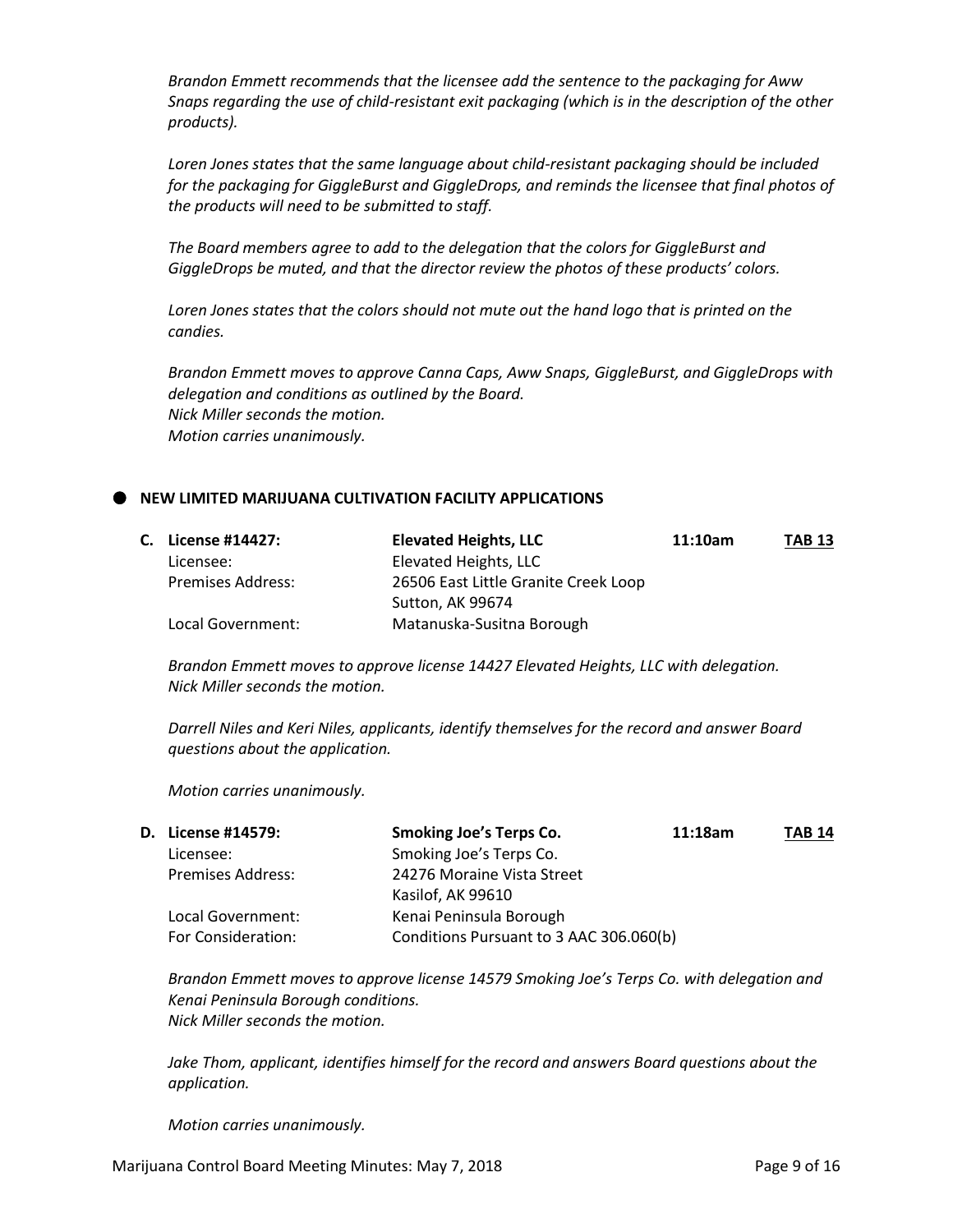| E. License #14706:       | <b>Denali Herb Company</b>         | 11:28am | <b>TAB 15</b> |
|--------------------------|------------------------------------|---------|---------------|
| Licensee:                | DHC. LLC                           |         |               |
| <b>Premises Address:</b> | 1328 E Fairview Loop Road, Suite A |         |               |
|                          | Wasilla, AK 99654                  |         |               |
| Local Government:        | Matanuska-Susitna Borough          |         |               |

*Brandon Emmett moves to approve license 14706 Denali Herb Company with delegation. Nick Miller seconds the motion.*

*Greg Stigen, applicant, and Jessica Smith, on behalf of the Law Offices of Lance Wells, identify themselves for the record and answer Board questions about the application.*

*The Board members voice concerns and ask the applicant why he is applying for two separate licenses (including 14707 Alaska Herb Company) rather than one. Greg Stigen states that it seemed easier to do it this way, and informs the Board that the building has not yet been constructed. He informs the Board that he was told today by the Mat-Su Borough planner that the second limited cultivation facility (14707) would not meet local setback requirements.*

*Jessica Smith requests that the Board proceed with this application but table consideration of the AHC, LLC application.*

*Erika McConnell states that the staff will bring forward at the next meeting draft regulatory language to easily convert a limited cultivation facility to a standard.*

*Motion carries unanimously.*

| <b>F.</b> License #14707: | <b>Alaska Herb Company</b>         | 11:43am | <b>TAB 16</b> |
|---------------------------|------------------------------------|---------|---------------|
| Licensee:                 | AHC. LLC                           |         |               |
| <b>Premises Address:</b>  | 1328 E Fairview Loop Road, Suite B |         |               |
|                           | Wasilla, AK 99654                  |         |               |
| Local Government:         | Matanuska-Susitna Borough          |         |               |

*Loren Jones moves to table Tab 16 Alaska Herb Company license 14707 (in response to the discussion under the previous tab). Brandon Emmett seconds the motion. Loren Jones states that it would be tabled until it gets brought back (by AMCO staff, at the request of the applicant).*

| G. License #14919:       | Rasta Farms, LLC          | 11:44am | <b>TAB 17</b> |
|--------------------------|---------------------------|---------|---------------|
| Licensee:                | Rasta Farms, LLC          |         |               |
| <b>Premises Address:</b> | 47291 S Yancey Drive      |         |               |
|                          | Willow, AK 99688          |         |               |
| Local Government:        | Matanuska-Susitna Borough |         |               |

*Brandon Emmett moves to approve license 14919 Rasta Farms, LLC with delegation. Nick Miller seconds the motion.*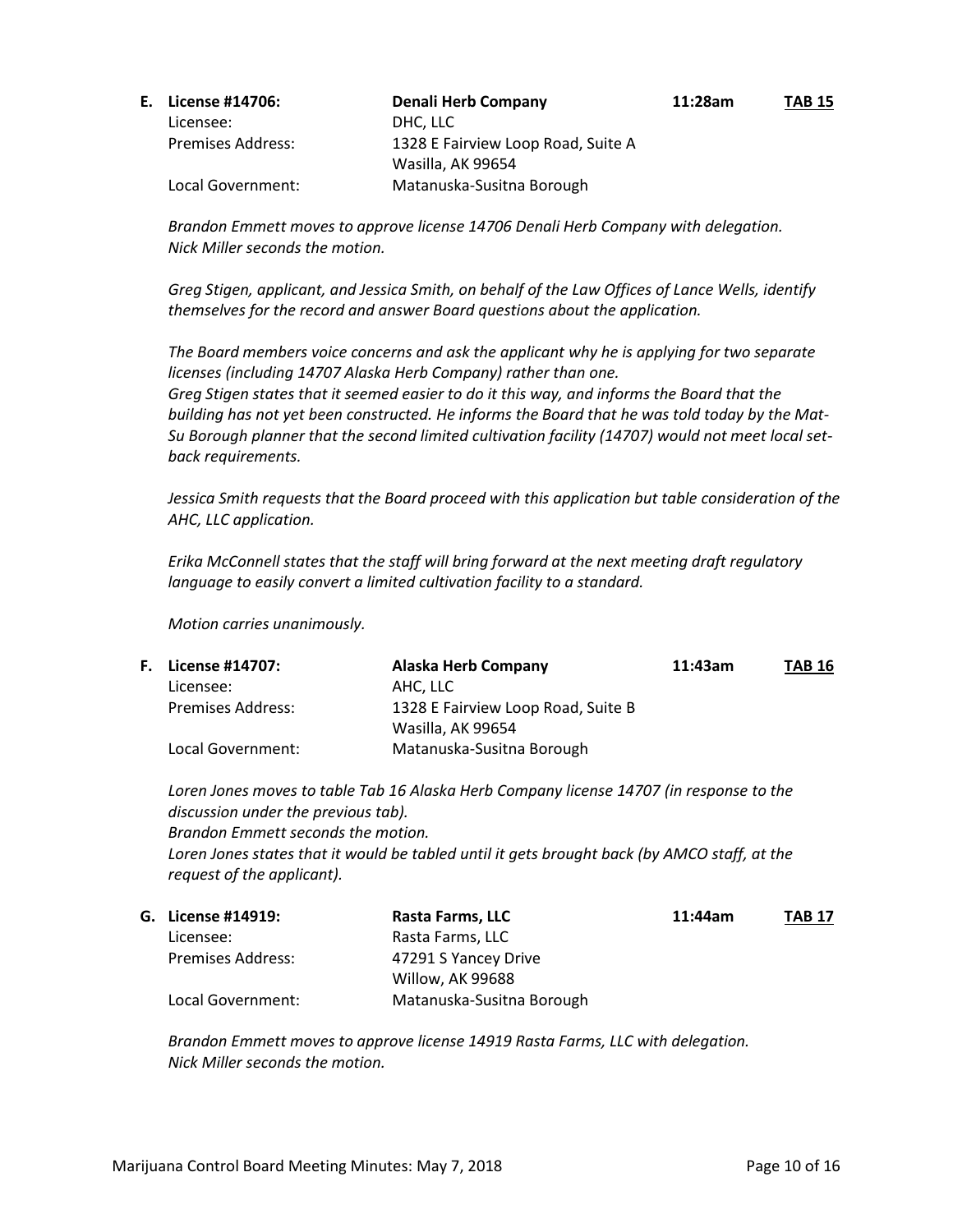*Greg Tartisel, applicant, and Jessica Smith, on behalf of the Law Offices of Lance Wells, identify themselves for the record and answer Board questions about the application. Mr. Tartisel states that he has looked into changing the company and equipment used for security purposes.*

*Mark Springer states that the delegation will include the requirement that the applicant amend his operating plan to reflect this change.*

*Motion carries unanimously.*

| <b>H. License #15223:</b> | <b>Rock Hard Nugz AK</b>  | 11:50am | <b>TAB 18</b> |
|---------------------------|---------------------------|---------|---------------|
| Licensee:                 | 7G Unlimited, LLC         |         |               |
| <b>Premises Address:</b>  | 240 W Kristy Drive        |         |               |
|                           | Wasilla, AK 99654         |         |               |
| Local Government:         | Matanuska-Susitna Borough |         |               |

*Brandon Emmett moves to approve license 15223 Rock Hard Nugz AK with delegation. Nick Miller seconds the motion.*

*Robert Gustafson, applicant, and Jessica Smith, on behalf of the Law Offices of Lance Wells, identify themselves for the record and answer Board questions about the application.*

*Motion carries unanimously.*

# **LUNCH BREAK 11:56am**

#### **NEW RETAIL MARIJUANA STORE APPLICATIONS**

|  | A. License #10254:       | AlaskaSense, LLC                      | $1:01$ pm | <b>TAB 19</b> |
|--|--------------------------|---------------------------------------|-----------|---------------|
|  | Licensee:                | AlaskaSense, LLC                      |           |               |
|  | <b>Premises Address:</b> | 217 E 4 <sup>th</sup> Avenue, Suite D |           |               |
|  |                          | Anchorage, AK 99501                   |           |               |
|  | Local Government:        | Municipality of Anchorage             |           |               |

*Brandon Emmett moves to approve license 10254 AlaskaSense, LLC with delegation. Nick Miller seconds the motion.*

*Loren Jones states that he would rather postpone this until the other issue (regarding the accusation for another license held by this applicant) is resolved, as he would be a no vote today.*

*Jana Weltzin, legal counsel, states that the accusation that was served to the licensee on May 4 has to do with the cultivation facility and has nothing to do with the retail. Smadar Warden, applicant, is present but does not speak to the Board.*

*Loren Jones states that the severity of the accusation makes him question the business practices of the licensee.*

*Loren Jones moves to table AlaskaSense license 10254 to a future date. Brandon Emmett seconds the motion.*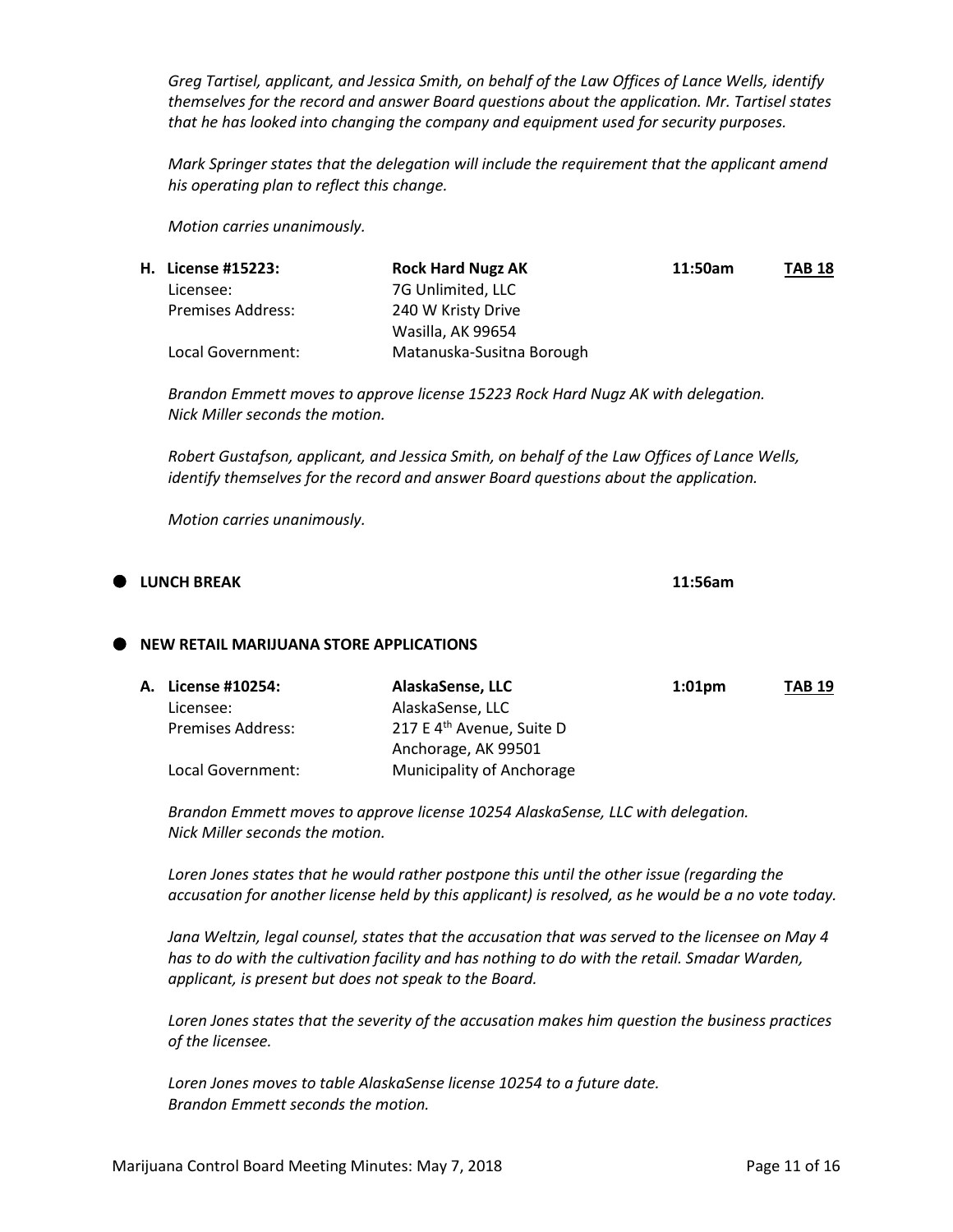*Jana Weltzin requests that the motion specify that the application is postponed until the June meeting. Loren Jones states that he doesn't have a problem with that. Motion to table until the June meeting carries unanimously.*

| <b>B.</b> License #13382: | East Rip                          | $1:06$ pm | <b>TAB 20</b> |
|---------------------------|-----------------------------------|-----------|---------------|
| Licensee:                 | Cook Inlet Cannabis Co.           |           |               |
| <b>Premises Address:</b>  | 10767 Kenai Spur Highway, Suite D |           |               |
|                           | Kenai, AK 99611                   |           |               |
| Local Government:         | City of Kenai                     |           |               |
|                           |                                   |           |               |

*Brandon Emmett moves to approve license 13382 East Rip with delegation. Nick Miller seconds the motion.*

*Ryan Tunseth, applicant, and Jana Weltzin, legal counsel, identify themselves for the record and answer Board questions about the application and the filed objections. Mr. Tunseth states that the City ultimately decided that the field was a mixed-used space and not a recreation or youth space.*

*Motion carries unanimously.*

| C. License #13949:       | <b>Wishful Things, LLC</b> | $1:16$ pm | <b>TAB 21</b> |
|--------------------------|----------------------------|-----------|---------------|
| Licensee:                | Wishful Things, LLC        |           |               |
| <b>Premises Address:</b> | 3505 Airport Way           |           |               |
|                          | Fairbanks, AK 99709-4761   |           |               |
| Local Government:        | City of Fairbanks          |           |               |

*Brandon Emmett moves to approve license 13949 Wishful Things, LLC with delegation. Nick Miller seconds the motion.*

*Mason and Gary Evans, consultants, and James Simpson, applicant, identify themselves for the record and answer Board questions about the application.*

*Motion carries unanimously.*

| <b>D.</b> License #15061: | <b>Winter Greens, LLC</b> | $1:29$ pm | <b>TAB 22</b> |
|---------------------------|---------------------------|-----------|---------------|
| Licensee:                 | Winter Greens, LLC        |           |               |
| Premises Address:         | 75 Beach Road             |           |               |
|                           | Haines, AK 99827          |           |               |
| Local Government:         | Haines Borough            |           |               |

*Brandon Emmett moves to approve license 15061 Winter Greens, LLC with delegation. Nick Miller seconds the motion.*

*William Adams, applicant, identifies himself for the record, passes around photographs of his establishment to the Board members, and answers Board questions about the application.*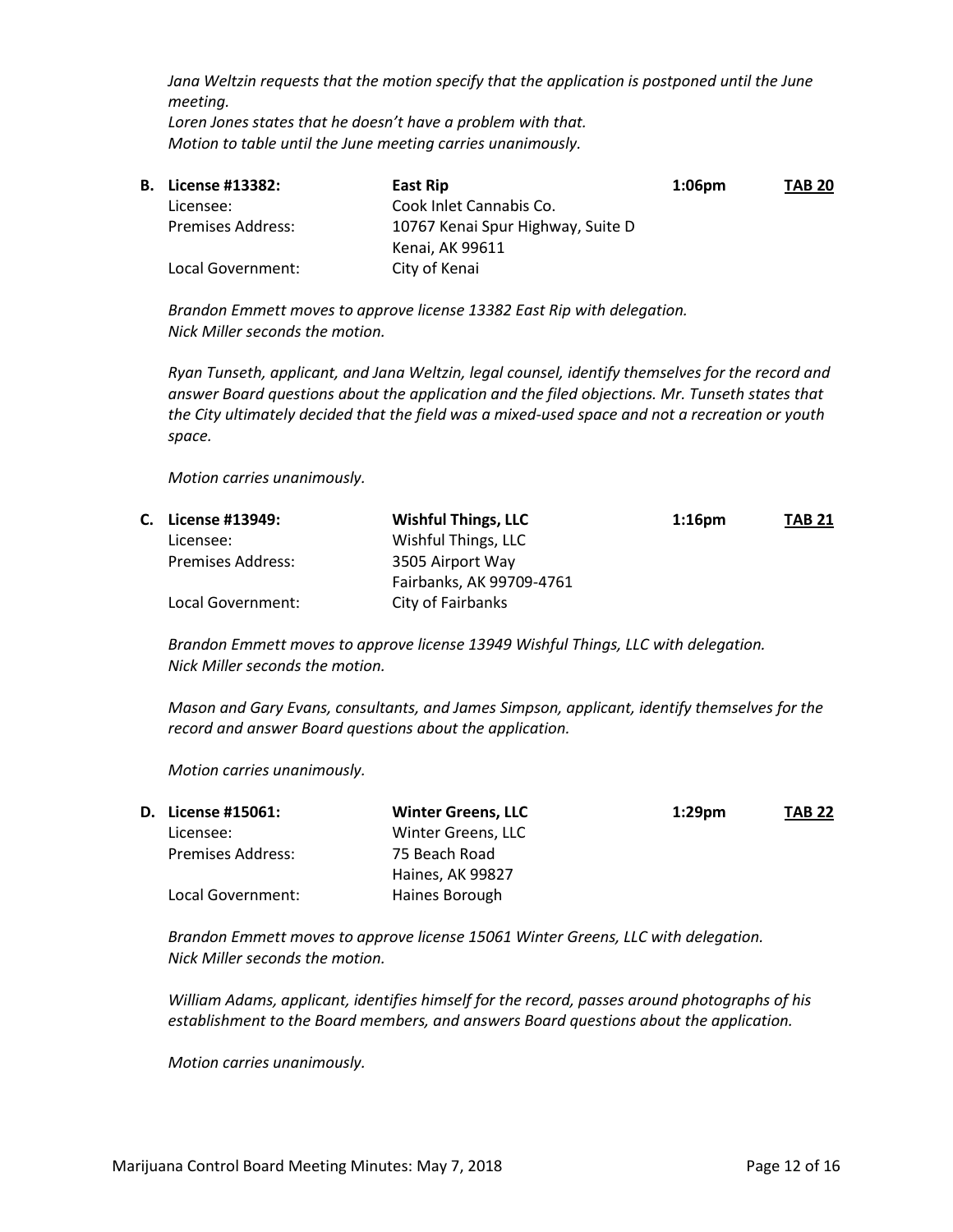# **NEW MARIJUANA PRODUCT MANUFACTURING FACILITY APPLICATIONS**

| A. License #11960: .     | Last Frontier Joint Operations, LLC | 1:37 <sub>pm</sub> | <b>TAB 23</b> |
|--------------------------|-------------------------------------|--------------------|---------------|
| Licensee:                | Last Frontier Joint Operations, LLC |                    |               |
| <b>Premises Address:</b> | 7180 Revilla Road, Suite 100        |                    |               |
|                          | Ketchikan, AK 99901                 |                    |               |
| Local Government:        | Ketchikan Gateway Borough           |                    |               |

*Brandon Emmett moves to approve license 11960 Last Frontier Joint Operations, LLC with delegation. Nick Miller seconds the motion.*

*Mike Keiser, applicant, identifies himself for the record and answers Board questions about the application.*

*The Board members and the applicant discuss concerns about the fact that the hall that connects the extraction room to the rest of the manufacturing facility is not included in the licensed premises, plus the fact that the applicant plans to store business records on the licensed premises of the cultivation facility (which is not included in the licensed premises for the manufacturing facility).*

*Sarah Oates states that the regulations allow for a cultivation facility and a product manufacturing facility to have shared licensed premises spaces, as long as the licensee is the same entity. She recommends that the Board add to the delegation the requirement that the applicant amend his premises diagram to include the entire area from the extraction room to the secure storage area, office, and vault in this premises along with the cultivation facility.*

*Mark Springer states that he agrees with this suggestion, and the other Board members nod. Mark Springer adds to the delegation the requirement that the applicant make all areas, except for the lavatory itself, restricted access.*

*Brandon Emmett moves to approve the products labeled Canna Butter, CO2 Extract, Bubble Hash, Crop Crème, and Shatter.*

*Nick Miller seconds the motion.*

*Loren Jones states that for Canna Butter in production procedure method 1, it needs to be really clear that the applicant will be adding a marijuana concentrate to the other ingredients, and not just bud or trim.*

*Motion carries unanimously.*

*Brandon Emmett moves to approve the products labeled Aurora Borealis Bars and Muddy Bights. Nick Miller seconds the motion.*

*Loren Jones states that the packaging for the Muddy Bights is not child resistant. Mike Keiser states that he plans on putting this into a resealable Mylar bag. Mark Springer states that that needs to be clear on the application. He adds that the standard production procedures for both products need to be made clear that if shatter will be the concentrate added, that it will be melted first. Motion carries unanimously.*

*Brandon Emmett moves to approve the product called Vape Cartridge. Nick Miller seconds the motion. Motion carries unanimously.*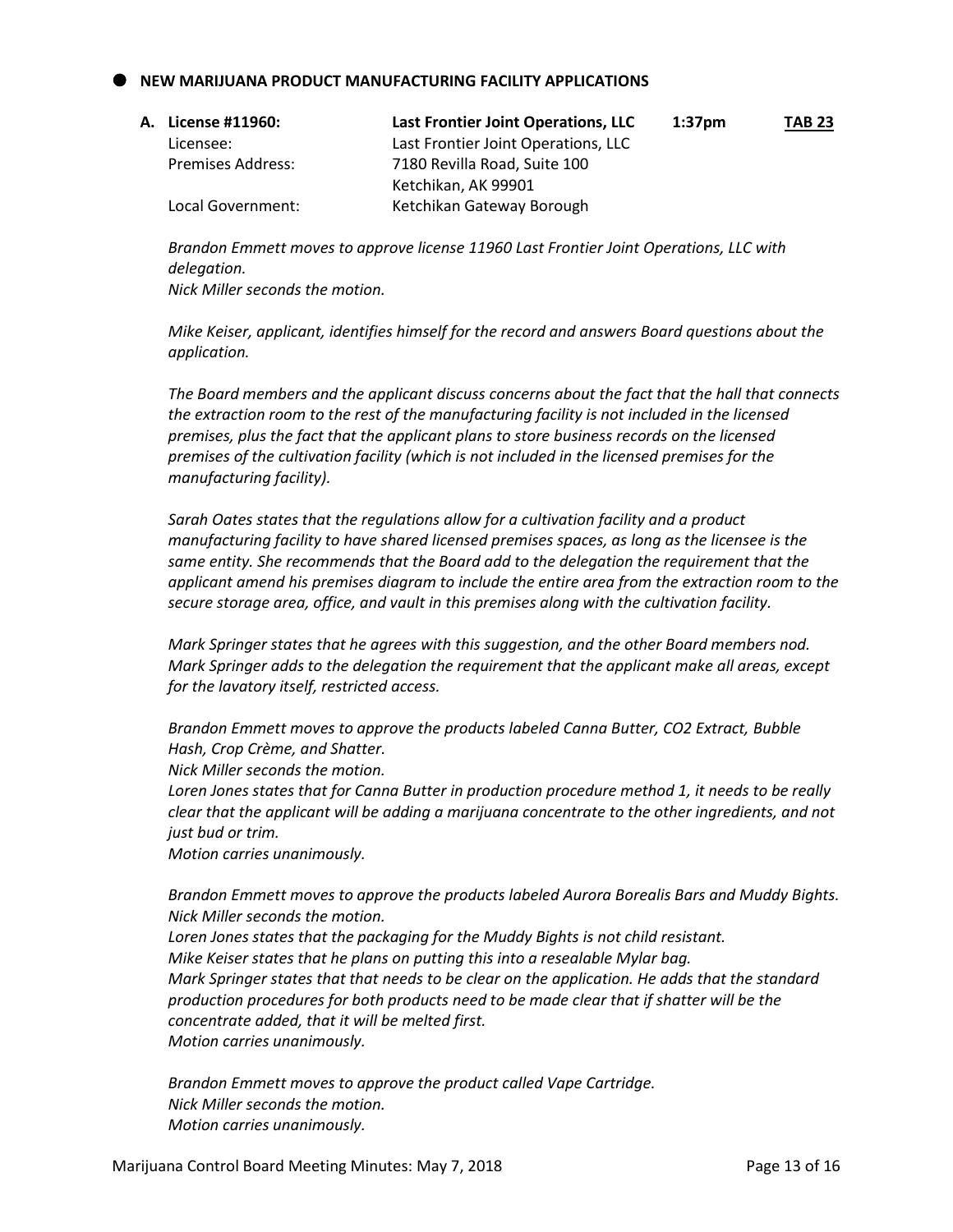*Brandon Emmett moves to approve the products labeled LFJO Herby Italian Dressing and Southeast Spun Honey. Nick Miller seconds the motion. Mark Springer states that the applicant needs to provide a better view of what the demarcations on the bottles will look like. Brandon Emmett requests that the delegation include that the staff examine the actual packaging before these products are sold. The other Board members nod in agreement. Mark Springer states that the delegation will include that the applicant show a reasonable representation on the label that these products contain cannabis. Motion carries unanimously. Brandon Emmett moves to approve the product Southeast Sours. Nick Miller seconds the motion. The Board members discuss concerns about the proposed shapes.*

*Mike Keiser states that he has had a joint-shaped mold made.*

*Brandon Emmett adds to the delegation the requirement that the applicant provide an accurate representation of what shapes will be used that the Board has agreed to, which includes joints, stars, and squares, but not any animal shapes. Motion carries unanimously.*

*Nick Miller states that he is not comfortable with the applicant having a burning marijuana joint as the "J" in its sign. Mike Keiser agrees to remove this from his sign.*

*Motion to approve the license with delegation carries unanimously.*

**BREAK 2:42pm**

# **NEW MARIJUANA PRODUCT MANUFACTURING FACILITY APPLICATIONS**

| <b>B.</b> License #14432: | <b>Herban Extracts, LLC</b> | 3:04 <sub>pm</sub> | <b>TAB 24</b> |
|---------------------------|-----------------------------|--------------------|---------------|
| Licensee:                 | Herban Extracts, LLC        |                    |               |
| <b>Premises Address:</b>  | 14927 Kenai Spur Highway    |                    |               |
|                           | Kenai, AK 99611             |                    |               |
| Local Government:         | City of Kenai               |                    |               |

*Brandon Emmett moves to approve license 14432 Herban Extracts, LLC with delegation. Nick Miller seconds the motion.*

*Brandon Emmett asks whether City of Kenai is Kenai Peninsula Borough (for purposes for adding conditions to the license).*

*Mark Springer says no.*

*Sarah Oates clarifies that since the regulation change to have a second local government became effective, the staff has been sending notices to boroughs when an establishment is located within a city that is within a borough, and if a borough were to protest or request conditions for a license, that the staff would have to bring the application back to the Board for consideration.*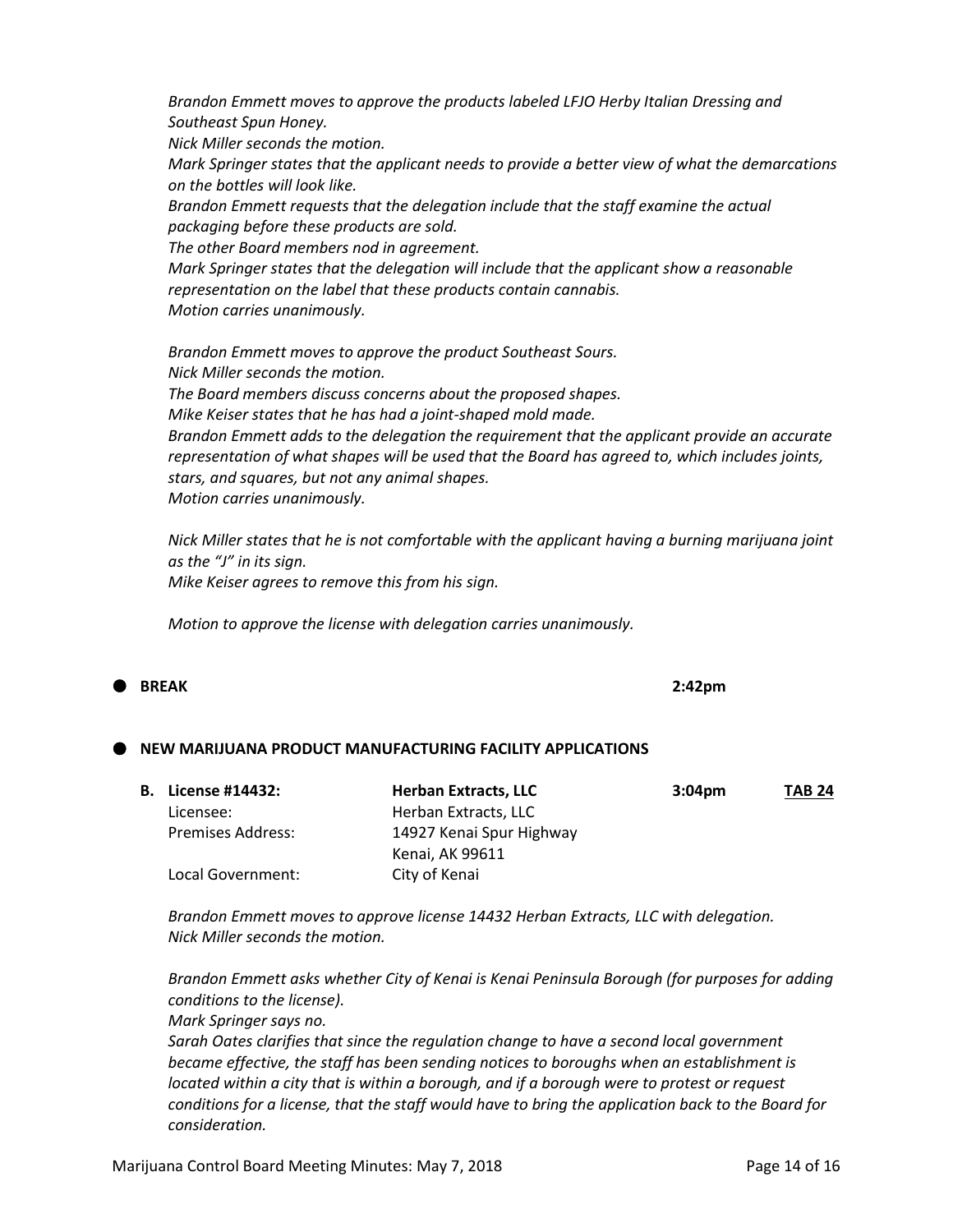*Buddy Crowder, applicant, and Jana Weltzin, legal counsel, identify themselves for the record, pass out samples of empty packaging to the Board members, and answer Board questions about the application.*

*Loren Jones requests that the applicant revise the premises diagram to show a more specific area of where the in-house testing will occur, rather than most of the production area.*

*Brandon Emmett moves to approve all of the products (CO2 Concentrate Oil, Vape Cartridges – CO2 Concentrate Oil, Vape Cartridge with E-Pen Kit – CO2 Concentrate Oil, Wholesale CO2 Concentrate Oil – decarboxylated or not decarboxylated, Pull & Snap, Ethanol Concentrate Oil, Vape Cartridges – Ethanol Concentrate Oil, Vape Cartridge with E-pen Kit – Ethanol Concentrate Oil, and Wholesale Ethanol Concentrate Oil – decarboxylated or not decarboxylated. Nick Miller seconds the motion. Motion carries unanimously.*

*Motion to approve the license with delegation carries unanimously.*

#### **BOARD COMMENTS 3:17pm**

*Erika McConnell states that Nick Miller had expressed concerns about the fact that accusation hearings are not required to be publicly noticed. She asks whether the Board would like her to schedule the next one during the next Board meeting. The Board members agree that they would.*

*Loren Jones thanks the staff and states that he has noticed that many of the applications on this agenda were for establishments that have not been built. He asks whether or not the number of licenses that have been in delegation for long periods of time has been decreasing. Erika McConnell states that she has not been closely tracking that number.*

*Loren Jones states that on the alcohol side, a community is required to report to AMCO when it has adopted a local option, but that requirement does not exist on the marijuana side. He states that the Board might want to think about the issue of not necessarily knowing about the restrictions until a license is protested.*

*Brandon Emmett thanks the staff.*

*Nick Miller states that he has no comments.*

*Mark Springer asks whether the staff could send a copy of the contract with Metrc to the Board members, as there is some interest in transparency of data to be made available to the public, so that the industry and legislature can make some use of it through analysis and reports. Erika McConnell states that she would be happy to forward the contract to the Board, and she asks whether Mr. Springer is wanting to make the licensees' data available. She reminds the Board that Metrc will be coming to the June meeting in Anchorage to provide training, and that the Board should consider privacy concerns.*

*Mark Springer states that he would also like Investigator Bankowski to provide a run-down in June about how the staff uses Metrc.*